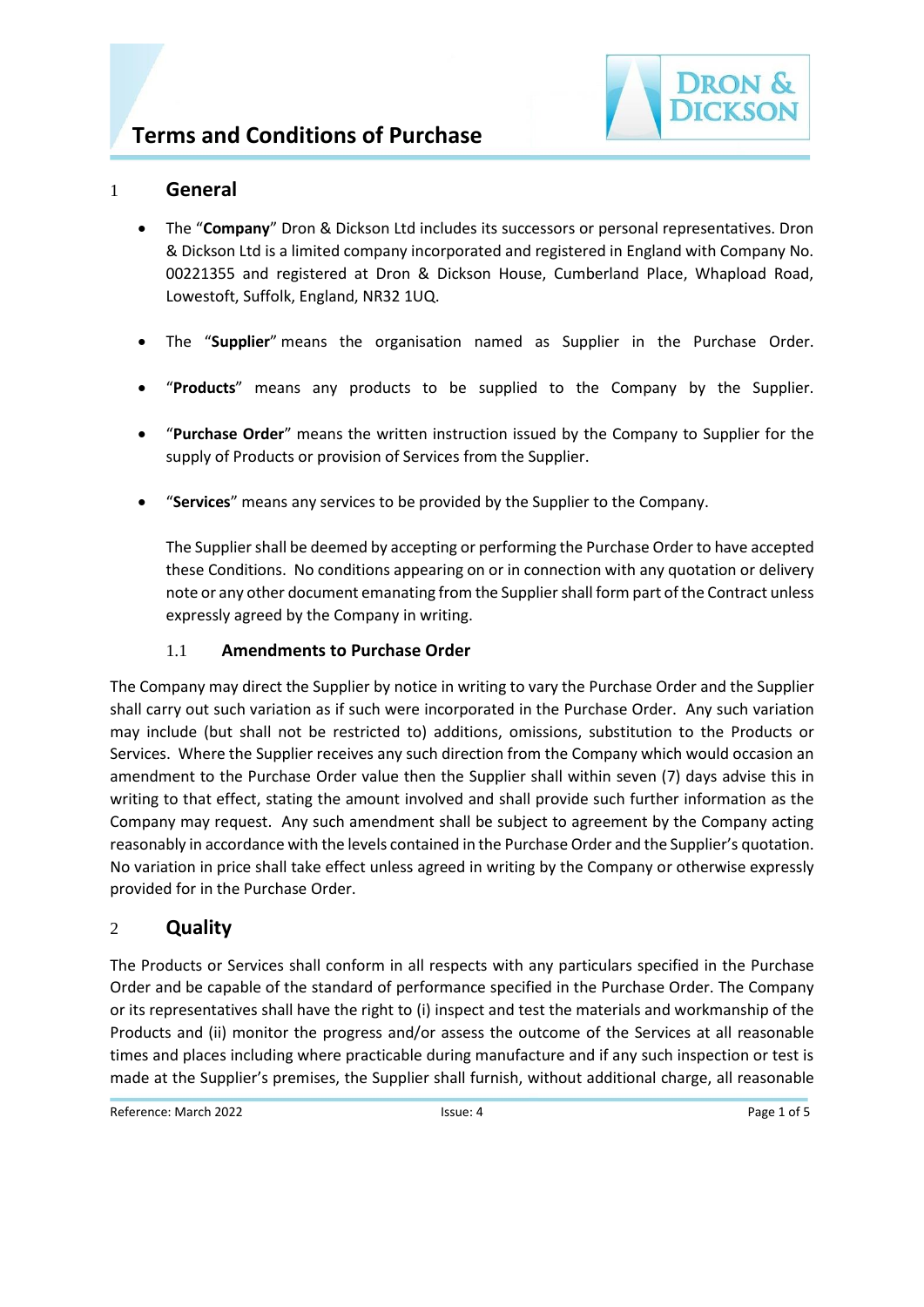# **Terms and Conditions of Purchase**

# 3 **Delivery**

Performance of the Services or delivery of the Products is to be effected at the place and by the datestipulated in the Purchase Order, or if no date is stipulated then by a date separately advised and agreed between the Company and the Supplier, or in the absence of such an agreement then within a reasonable time.

# 4 **Delay in Delivery**

The Supplier shall immediately give notice in writing to the Company as soon as it becomes apparent that the delivery date is unlikely to be met and the Company will as soon as practicable, but without prejudice to its right under the contract, instruct the Supplier regarding the Company's requirements.

If the Supplier fails to deliver the Products or perform the Services in accordance with this condition then the Company may at its option by notice to the Supplier either release itself from any obligation to accept and pay for the Products or Services and/or cancel the Purchase Order in whole or in part. Such cancellation of a Purchase Order shall relieve the Company of its obligation to accept or pay for the Products or Services and any monies paid by the Company in respect of the same together with any losses and expenses incurred by the Company in obtaining other Products or Services in replacement shall be paid to the Company by the Supplier. When the Products have not been delivered or the Services completed by the date specified in the Purchase Order and the contract makes provision for the payment of liquidated damages for late delivery, the Supplier shall pay to the Company on demand such sums as may be specified in the Purchase Order. It is acknowledged that such sum represents a genuine pre-estimate of the loss to the Company caused by such a failure to deliver.

If any delivery of Products or performance of the Services is delayed or prevented by force majeure(i.e. circumstances beyond the reasonable control of the Company or the Supplier including, but not limited to, government intervention, war, strikes and lock-outs) such delivery or performance shall be suspended and if delivery or performance cannot be made within a time after the due date which is acceptable to the Company, the Purchase Order may be cancelled in writing in whole or in part.

# 5 **Delivery and Access**

A detailed advice note must accompany the Products on delivery and only the signature of an authorised Company employee on such advice note will be accepted as proof of delivery. Signature on behalf of the Company shall not be construed as acceptance of either the quantity or quality of the Products delivered or as a waiver to any rights or remedies under the contract including the right of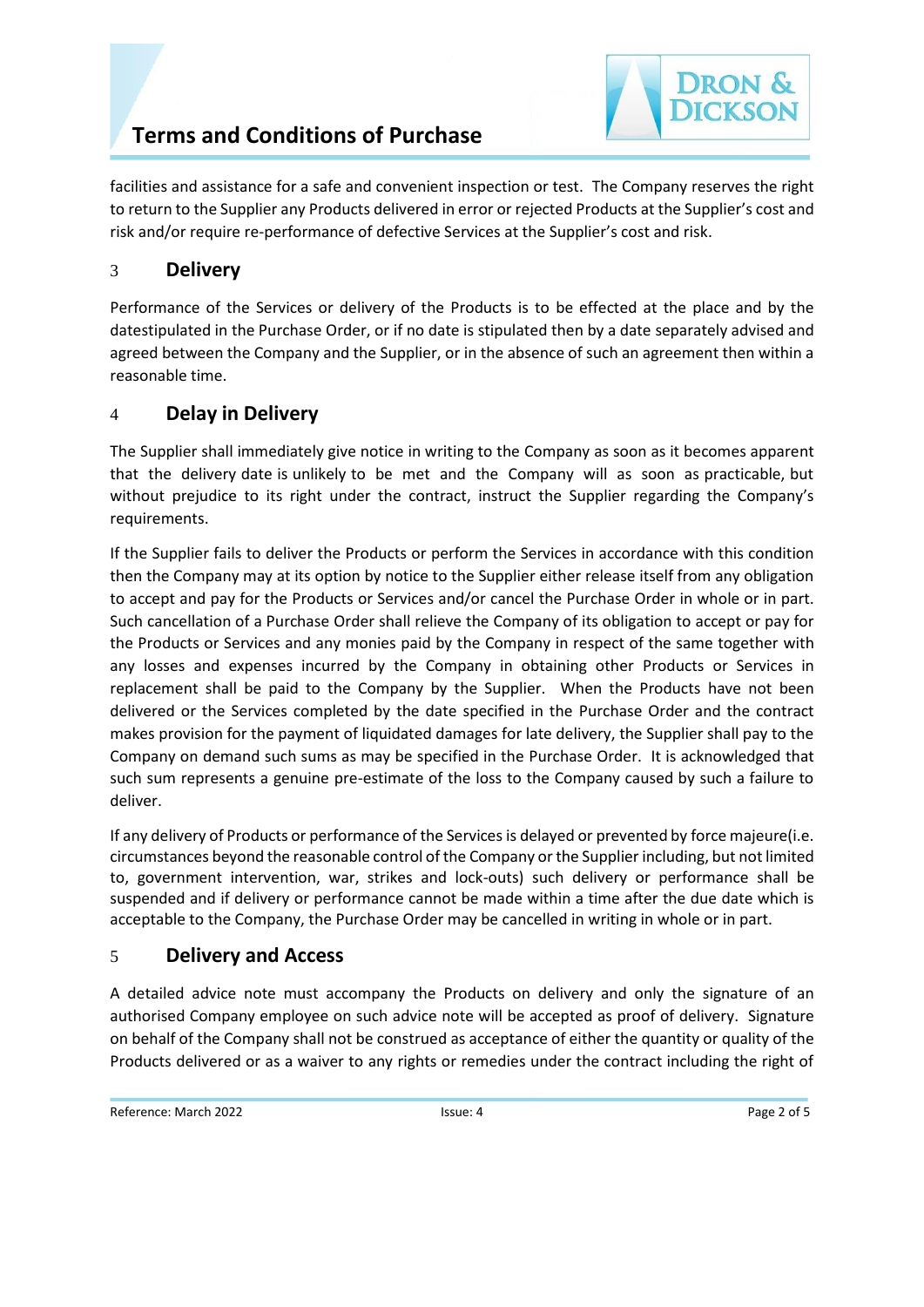rejection. All advice notes must have the Company's order number marked on them and failure to do so may result in the Products not being accepted for delivery or delay in payment of the price.

# 6 **Packaging and Labelling**

Unless otherwise agreed in writing the Supplier shall be responsible for, and the price shall include the cost of suitable packing and delivery. Damage to Products not packed or unsuitably packed shall be at the Supplier's cost and no additional charge for demurrage or carriage will be accepted by the Company from the Supplier or from any other party and any such charge incurred by the Company shall be paid by the Supplier.

Products packaged in unsuitable packing material (including, but not limited to polystyrene chips and shredded paper) will be rejected. The Products shall be marked in a proper manner and in accordance with the Company's instructions and any statutory requirements and any requirements of the carriers.

# 7 **Invoicing and Payment**

Invoices are to be rendered to the Company Head Office. A separate invoice is required for each individual Purchase Order. Each invoice must quote the relevant Purchase Order number. If no Purchase Order number is quoted, the invoice may be rendered to the Supplier for proper identification and payment delayed as a result. Unless otherwise agreed in writing, payment will be made after final receipt and acceptance of the Products or Services including necessary documentation and within thirty (30) days of receipt of a correctly submitted and valid VAT invoice. The Supplier shall have no right to charge interest or any other additional sum on any amount owed by the Company.

Unless otherwise stipulated in the Purchase Order, the Supplier shall be responsible for any and all taxes that are lawfully due by the Supplier in connection with the Products supplied or Services provided to the Company, including, but not limited to, value added taxes (or equivalent), and in addition, the Supplier shall be solely responsible for all costs and expenses of import and export, customs duties, imposts, taxes and tariffs, and all other fees which may be assessed on the performance of the Purchase Order.

### 8 **Passing of Property and Risk**

The property and risk in Products shall remain with the Supplier until they are delivered in accordance with the Purchase Order, provided that where advance payments are made by the Company to the Supplier in respect of Products then title therein shall pass to the Company upon such payment but risk therein shall remain with the Supplier until the Products are delivered in accordance with the Purchase Order.

The Supplier shall give the Company reasonable notice of its intention to cease supply of component parts or replacements of any Products sold to the Company, to allow the Company to make alternative arrangements.

Reference: March 2022 **ISSUE: 4** ISSUE: 4 **Page 3 of 5** Page 3 of 5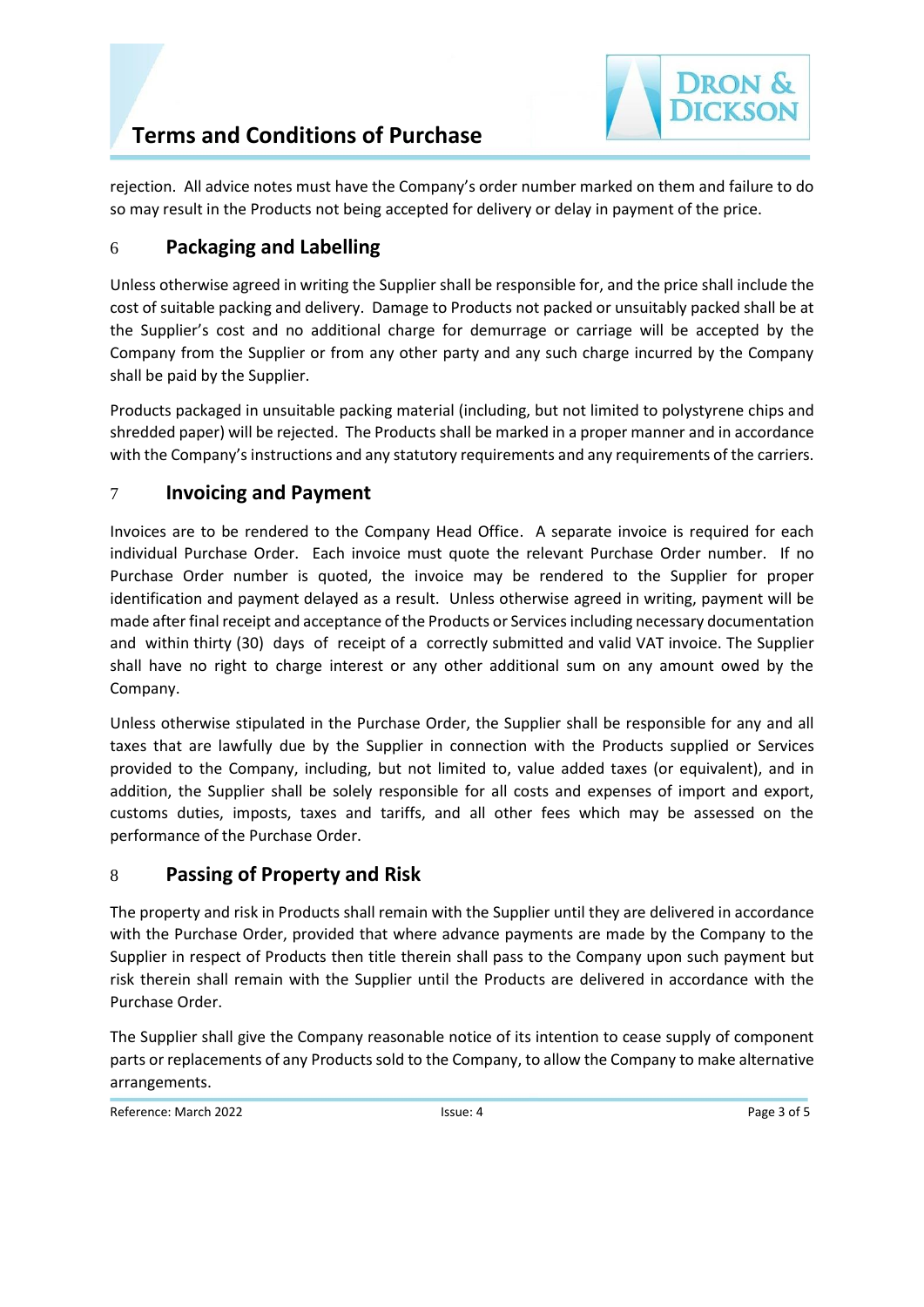# **Terms and Conditions of Purchase**



### 9 **Confidentiality**

All information contained in the Purchase Order or in the documents referred to therein, or other information relating to the Company's business which may come into the Supplier's possession in the course of executing the Purchase Order, shall be treated as confidential and shall not be disclosed to any party or used for advertisement, display or publication or for any other purpose without the Company's written consent. The Supplier shall ensure that where assignment or sub-contracting is authorised by the Company such provisions are incorporated therein. The Supplier shall not refer to the Company or the Purchase Order in any advertisement without the Company's prior written agreement.

### 10 **Assignation and Sub-contracting**

The Supplier shall not without the Company's consent in writing, assign or sub-contract the Purchase Order in whole or in part. Any assignation or sub-contracting shall not relieve the Supplier of its obligations arising under the contract.

### 11 **Governing Law**

The contract and all matters pertaining thereto shall be governed by the Law of England & Wales and the Supplier agrees to submit to the non-exclusive jurisdiction of these Courts.

### 12 **CE Marking**

The Supplier shall guarantee that Products supplied by them will conform to applicable standards. In the event that a request for Products does not meet this criterion, except where items are specified by the Company, they will hold and highlight pending Company approval and written acceptance of non-approved electrical equipment.

# 13 **Anti-Bribery Compliance**

The Supplier shall: comply fully with all applicable laws, statutes and regulations relating to antibribery and anti-corruption including but not limited to the Bribery Act 2010; read and comply fully with the Company's Statement of Ethics (refer to Company website for copy); maintain in place throughout the term of this agreement its own policies and procedures, including adequate procedures under the Bribery Act 2010, to ensure compliance with the relevant laws; immediately report to the Company any request or demand for any undue financial or other advantage of any kind received by the Supplier in connection with the performance of this Purchase Order; ensure that any person associated with the Supplier who is performing services or providing products in connection with this Purchase Order does so only on the basis of a written contract which imposes on and secures from such person terms equivalent to those imposed on the Supplier in this clause.